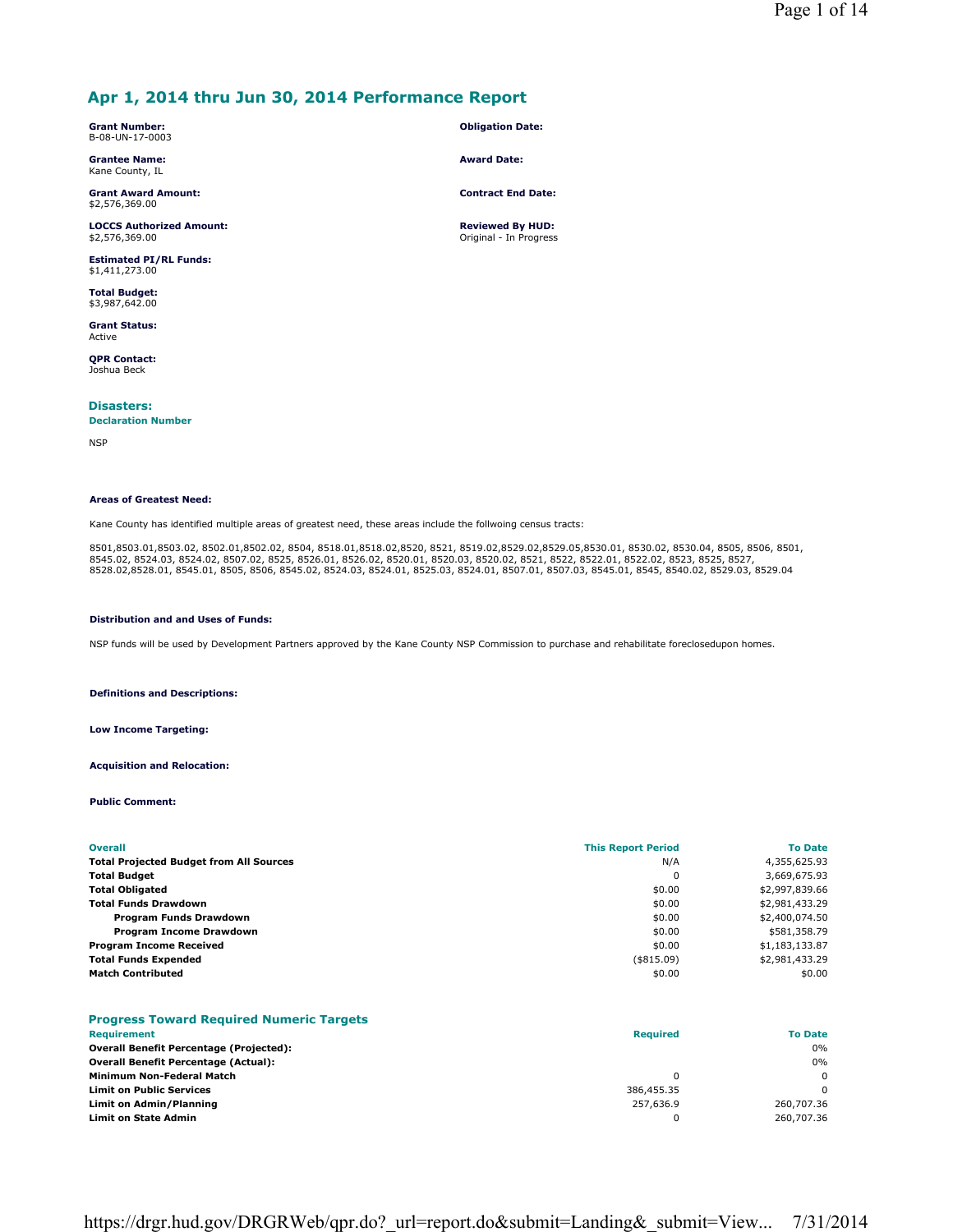| <b>Progress Toward Activity Type Targets</b>      |               |               |
|---------------------------------------------------|---------------|---------------|
| <b>Activity Type</b>                              | <b>Target</b> | <b>Actual</b> |
|                                                   |               |               |
| <b>Progress Toward National Objective Targets</b> |               |               |
| <b>National Objective</b>                         | <b>Target</b> | <b>Actual</b> |
| NSP Only - LH - 25% Set-Aside                     | 644,092.25    | 954,092       |

#### **Overall Progress Narrative:**

As of June 30, 2014 Kane County had drawn and expended 115.7% of its NSP allocation.

Below you find a financial summary of Kane County's Neighborhood Stabilization Program that inculdes entitlement funds and program income received to date:

Total amount of Neighborhood Stabilization Program funds available: Entitlement Funds: \$2,576,369.00 Program Income: \$1,183,134.00

Total: \$3,759,503.00

Total amount of Neighborhood Stabilization Program funds expended/drawn: Entitlement Funds: \$2,400,075.50<br>Program Income: \$581,358.79 Program Income:

Total: \$2,981,434.29

Kane County has expended 79.2% of available NSP funds as of Juen 30, 2014.

Using the the definition of Expended funds as described by HUD's July 24, 2012 Policy Alert, Kane County has expended \$2,981,433.29 as of Juen 30, 2014.

Currently Kane County has expended/drawn \$644,092.00 or 17.1% of its Neighborhood Stabilization Program funds on households earning less that 50% of area median income.

Kane County is required to allocate an additional \$295,784.00 to meet the 25% set aside requirement as stated in the Housing and Economic Receovery Act.

Kane County is currently in the process on allocating<br>\$310,000.00 in NSP funds to Habitat for Humanity of the Northern Fox Valley to assist 6-7 households that have income at or below 50% area median income. The funding agreeement for this project

has been executed and the process of searching for appropriate units has begun.

In addition to executing an agreement for expenditure of its 50% set aside funds Kane COunty has executed a funding agreement with a local business to purchase, rehabilitate, and sell one additional single family home to households up to 120% of area median income.

In previous quarters Kane County and its development partners in the Neighborhood Stabilization Program had completed the purchase of 13 single family homes that are within the Areas of Greatest Need identified by the countys Substantial Amendment submitted to the Department of Housing and Urban Development in the fall of 2008. Of the 13 single family homes purchased 10 are homeownership units and 3 rental units.

These purchase occurred in the following jurisdictions within Kane County:

- · Village of Carpentersville 7 Units
- · Village of South Elgin 3 Units
- · Village of North Aurora 1 Unit
- · City of St. Charles 1 Unit
- · Aurora Township 1 Unit

Rehabilitation was completed on all 13 units during the quarter that ended September 30, 2011.

As of March 31, 2013 13 of the 13 units were occupied by eligible households.

Homeownership units:

 50 Ash Street; Village of Carpentersville (Sold 05/30/2013) 980 Berkley Street; Village of Carpentersville (Sold 08/03/2012) 3 Evergreen Lane; Village of Carpentersville (Sold 01/17/2013)<br>107 Madera Circle; Village of Carpentersville (Sold 08/12/2012)<br>107 Del Rio Road; Village of Carpentersville (Sold 11/30-2012)<br>1524 Plymouth Circle; Village of 256 East Plum Street; Village of South Elgin (Sold 07/24/2011) 1912 Moore Avenue; City of St. Charles (Sold 01/10/2012) 477 West Spring Street; Village of South Elgin (Sold 11/17/2011) 1934 Cherokee Road; Village of Carpentersville (Sold 12/23/2011)

Rental Units:

276 Harvard Circle; South Elgin (Occupied 12/15/2011) 214 West Arrowhead Street; North Aurora (Occupied 07/18/2011)

399 South Kendall Street; Aurora Township (Occupied 10/27/2011)

- Total rental units acquired and rehabbed/constructed (completed/underway) 3 units completed
- Total homebuyer units acquired and rehabbed/constructed (completed/underway)

10 units completed; 10 of 10 units occupied

- Total number of homebuyer units sold (LH25 and 51-120% AMI) 8 units sold to households earning between 51-102% AMI
- 
- 2 unit sold to households earning less 50% AMI Total number of rental units occupied (LH 25 and 51-120% AMI)
- 0 units occupied by households earning between 51-102% AMI
- 3 units occupied by households earning less 50% AMI

Total number of properties acquired and land-banked 0 properties acquired and land banked

Total number of units demolished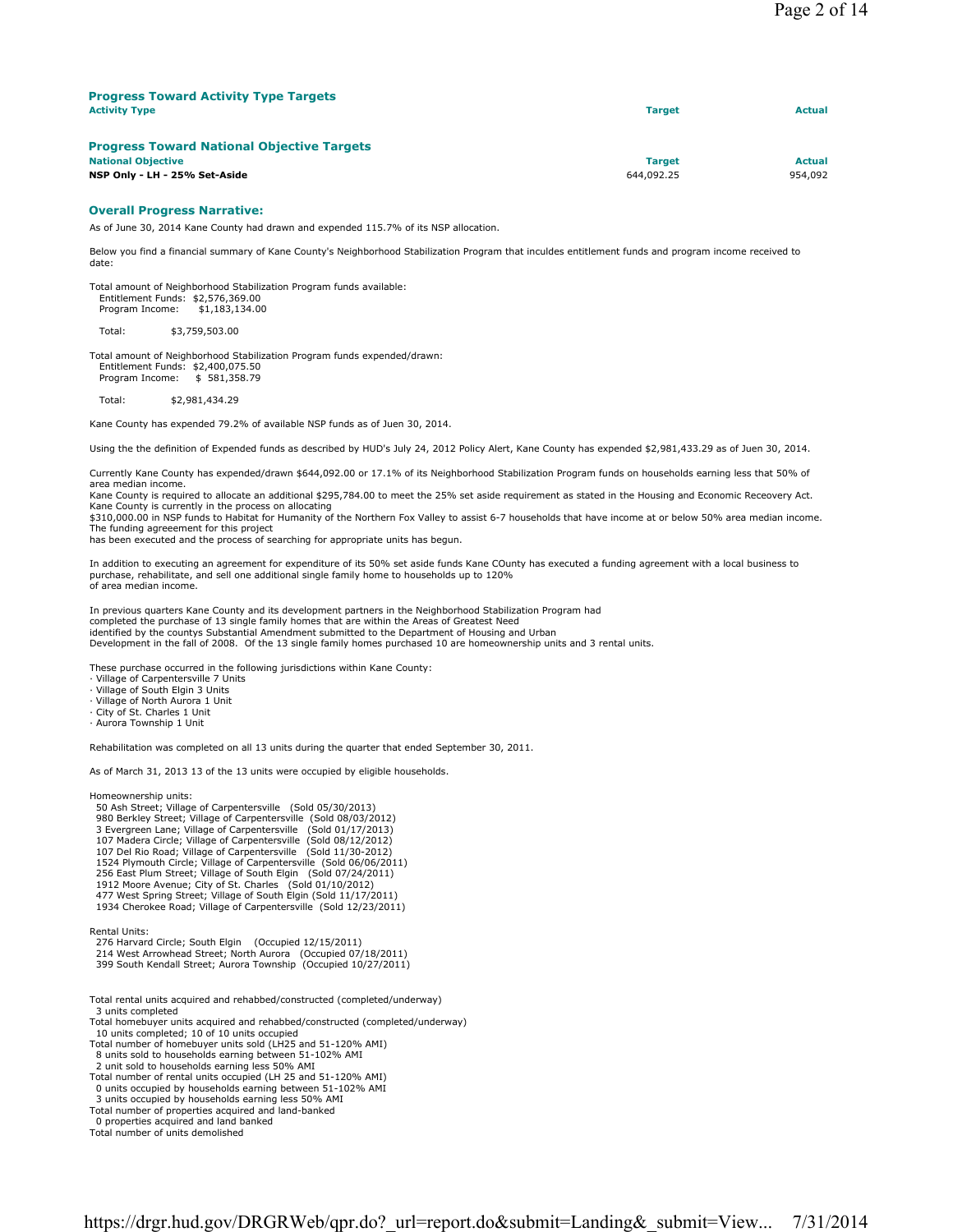0 properties acquired and demolished

| <b>Project Summary</b>              |                               |                |                                                      |  |
|-------------------------------------|-------------------------------|----------------|------------------------------------------------------|--|
| <b>Project#, Project Title</b>      | <b>This Report Period</b>     | <b>To Date</b> |                                                      |  |
|                                     | <b>Program Funds Drawdown</b> |                | <b>Project Funds Budgeted Program Funds Drawdown</b> |  |
| 9999, Restricted Balance            |                               |                | <sup>o</sup>                                         |  |
| <b>NSP-01, Financing Mechanisms</b> |                               |                | <sup>0</sup>                                         |  |
| NSP-02, Purchase and Rehabilitation |                               | 3,422,602.8    | 2.270.174.5                                          |  |
| <b>NSP-04, Demolition</b>           |                               |                | <sup>0</sup>                                         |  |
| NSP-05, Redevelopment               | 0                             |                | <sup>0</sup>                                         |  |
| NSP-06, Administration              |                               | 380,289.2      | 129,900                                              |  |

# **Project/Activity Index:**

| <b>Project #</b> | <b>Project Title</b>               | <b>Grantee Activity # Activity Title</b> |                                        |
|------------------|------------------------------------|------------------------------------------|----------------------------------------|
| <b>NSP-02</b>    | Purchase and Rehabilitation        | CHAD-1-A                                 | C.H,A,D, Acquisition                   |
| <b>NSP-02</b>    | <b>Purchase and Rehabilitation</b> | CHAD-1-R                                 | C.H.A.D. -- Rehabilitation             |
| <b>NSP-02</b>    | Purchase and Rehabilitation        | $DHA-1-A$                                | DHA Management Inc. -- Acquisition     |
| <b>NSP-02</b>    | Purchase and Rehabilitation        | DHA-1-R                                  | DHA Management Inc. -- Rehab           |
| <b>NSP-02</b>    | Purchase and Rehabilitation        | HFHNV0001                                | HFH of Northern Fox Valley Acq & Rehab |
| <b>NSP-02</b>    | Purchase and Rehabilitation        | MHL-1-A                                  | Mercy Housing Lakefront -- Acquisition |
| <b>NSP-02</b>    | Purchase and Rehabilitation        | $MHL-1-R$                                | Mercy Housing Lakefront -- Rehab       |
| <b>NSP-02</b>    | Purchase and Rehabilitation        | <b>SSL0001</b>                           | Spillane & Sons Ltd. Acq. & Rehab      |
| <b>NSP-06</b>    | Administration                     | Administration                           | <b>County Administration</b>           |

# **Activities**

**Project # / Project Title**: NSP-02 / Purchase and Rehabilitation

**Grantee Activity Number:** CHAD-1-A

**Activity Category:** Acquisition - general

**Project Number:** NSP-02

**Projected Start Date:** 05/21/2010

**National Objective:** NSP Only - LH - 25% Set-Aside

**Responsible Organization:** Community Housing Association of DuPage

**Benefit Type:** Direct Benefit (Households)

| <b>Overall</b>                                  | Apr 1 thru Jun 30, 2014 |              |
|-------------------------------------------------|-------------------------|--------------|
| <b>Total Projected Budget from All Sources:</b> | N/A                     | \$379,345.00 |
| Total Budget:                                   | \$0.00                  | \$379,345.00 |
| Total Obligated:                                | \$0.00                  | \$379,345.00 |
| <b>Total Funds Drawdown</b>                     | \$0.00                  | \$379,345.00 |
| Program Funds Drawdown:                         | \$0.00                  | \$379,345.00 |
| Program Income Drawdown:                        | \$0.00                  | \$0.00       |
| Program Income Received:                        | \$0.00                  | \$0.00       |
| <b>Total Funds Expended:</b>                    | \$0.00                  | \$379,345.00 |
| Community Housing Association of DuPage         | \$0.00                  | \$379,345.00 |
| <b>Match Contributed:</b>                       | \$0.00                  | \$0.00       |

# **Accomplishments Performance Measures**

**Activity Title:** C.H,A,D, Acquisition **Activity Status:** Under Way **Project Title:**

Purchase and Rehabilitation

**Completed Activity Actual End Date:**

**Projected End Date:** 03/01/2013

**This Report Period Cumulative Actual Total / Expected Total Total**

**# of Properties** 0 0/3

https://drgr.hud.gov/DRGRWeb/qpr.do?\_url=report.do&submit=Landing&\_submit=View... 7/31/2014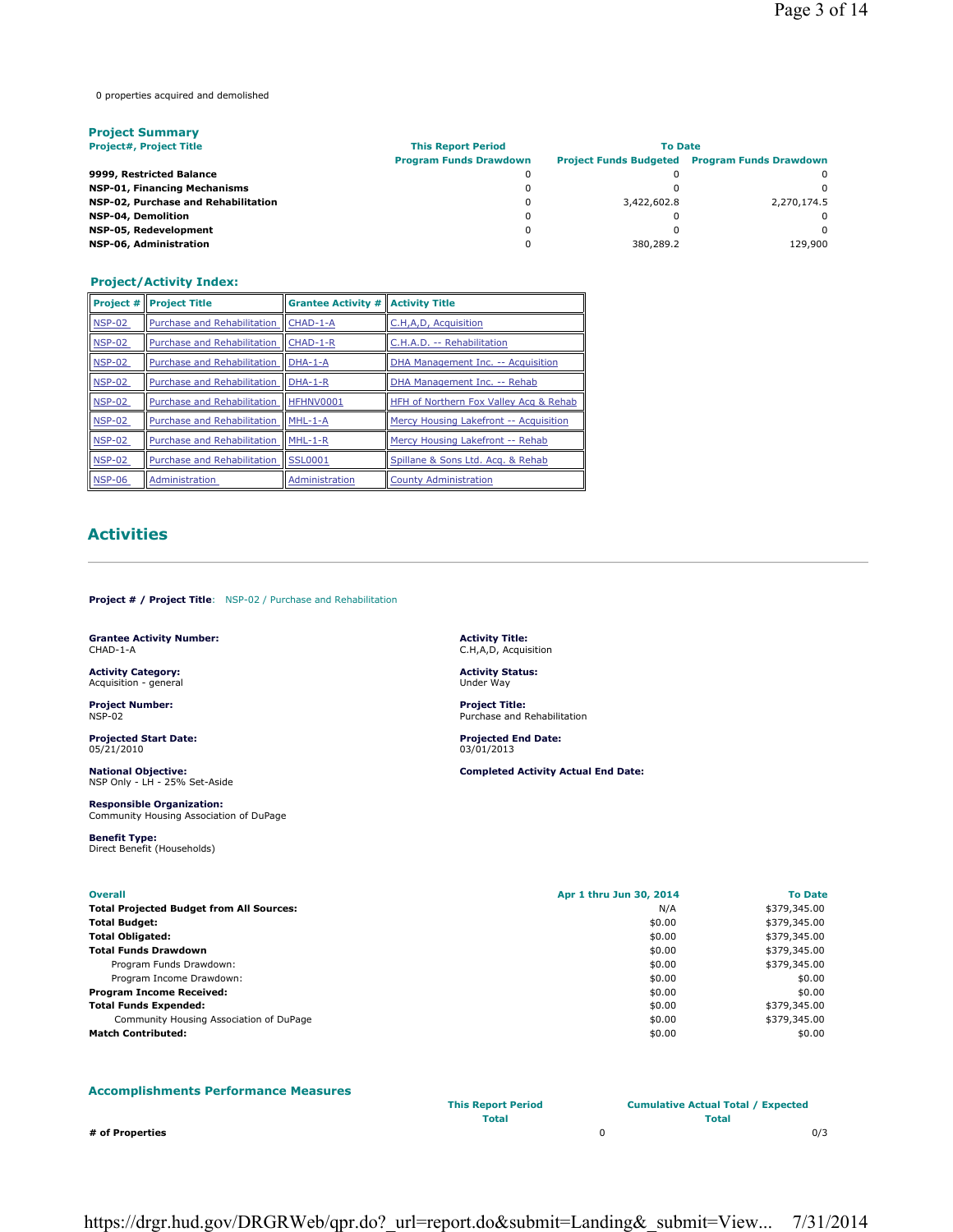| # of buildings (non-residential)          | 0/0       |
|-------------------------------------------|-----------|
| # of Parcels acquired by condemnation     | 0/0       |
| # of Parcels acquired by admin settlement | 0/0       |
| # of Parcels acquired voluntarily         | 0/3       |
| Total acquisition compensation to owners  | 0/365,000 |

|                         | <b>This Report Period</b><br><b>Total</b> | <b>Cumulative Actual Total / Expected</b><br>Total |  |
|-------------------------|-------------------------------------------|----------------------------------------------------|--|
| # of Housing Units      |                                           | 0/3                                                |  |
| # of Singlefamily Units |                                           | 0/3                                                |  |

#### **Beneficiaries Performance Measures**

|                             | <b>This Report Period</b> |          |       | <b>Cumulative Actual Total / Expected</b> |     |                       |  |
|-----------------------------|---------------------------|----------|-------|-------------------------------------------|-----|-----------------------|--|
|                             | Low                       | Mod      | Total | Low                                       | Mod | <b>Total Low/Mod%</b> |  |
| # of Permanent Jobs Created |                           | $\Omega$ |       | 0/0                                       | 0/0 | 0/0                   |  |
|                             |                           |          |       |                                           |     |                       |  |

|                     | <b>This Report Period</b> |     |              | <b>Cumulative Actual Total / Expected</b> |     |                |   |
|---------------------|---------------------------|-----|--------------|-------------------------------------------|-----|----------------|---|
|                     | Low                       | Mod | <b>Total</b> | Low                                       | Mod | Total Low/Mod% |   |
| # of Households     |                           |     |              | 0/3                                       | 0/0 | 0/3            | 0 |
| # of Persons        |                           |     |              | 0/0                                       | 0/0 | 0/0            | 0 |
| # Renter Households |                           |     | 0            | 0/3                                       | 0/0 | 0/3            | 0 |

### **Activity Description:**

CHAD will acquiring foreclosed properties within the areas of greatest need as established by Kane County's Substantial Amendment.

## **Location Description:**

CHAD will acquiring foreclosed properties within the areas of greatest need as established by Kane County's Substantial Amendment.

### **Activity Progress Narrative:**

| <b>Grantee Activity Number:</b>                                                                                        |      | <b>Activity Title:</b><br>the contract of the state of the con-                                                                                                                                                                                                |               |                                      |
|------------------------------------------------------------------------------------------------------------------------|------|----------------------------------------------------------------------------------------------------------------------------------------------------------------------------------------------------------------------------------------------------------------|---------------|--------------------------------------|
| <b>Activity Supporting Documents:</b><br><b>Activity Supporting Documents:</b><br>None                                 |      |                                                                                                                                                                                                                                                                |               |                                      |
| No Other Funding Sources Found                                                                                         |      |                                                                                                                                                                                                                                                                |               |                                      |
| <b>Other Funding Sources</b>                                                                                           |      |                                                                                                                                                                                                                                                                | <b>Amount</b> |                                      |
| No Other Match Funding Sources Found                                                                                   |      |                                                                                                                                                                                                                                                                |               |                                      |
| <b>Other Funding Sources Budgeted - Detail</b><br><b>Match Sources</b>                                                 |      |                                                                                                                                                                                                                                                                |               | <b>Amount</b>                        |
| No Activity Locations Found                                                                                            |      |                                                                                                                                                                                                                                                                |               | PDF?                                 |
| <b>Activity Location:</b><br><b>Address</b>                                                                            | City | <b>State</b>                                                                                                                                                                                                                                                   | Zip           | <b>Status / Accept Visible</b><br>on |
| Substantial Amendment.<br>jurisdictions:<br>--Village of South Elgin<br>--Village of North Aurora<br>--Aurora Township |      | C.H.A.D. has completed the acquisition of 3 foreclosed units within the Areas of Greatest Need established by the Kane County<br>The units, which will be available for rent to households at or below 50% of Area Median Income, are located in the following |               |                                      |
|                                                                                                                        |      |                                                                                                                                                                                                                                                                |               |                                      |

CHAD-1-R

**Activity Category:** Rehabilitation/reconstruction of residential structures

**Project Number:** NSP-02

C.H.A.D. -- Rehabilitation

**Activity Status:** Under Way

**Project Title:** Purchase and Rehabilitation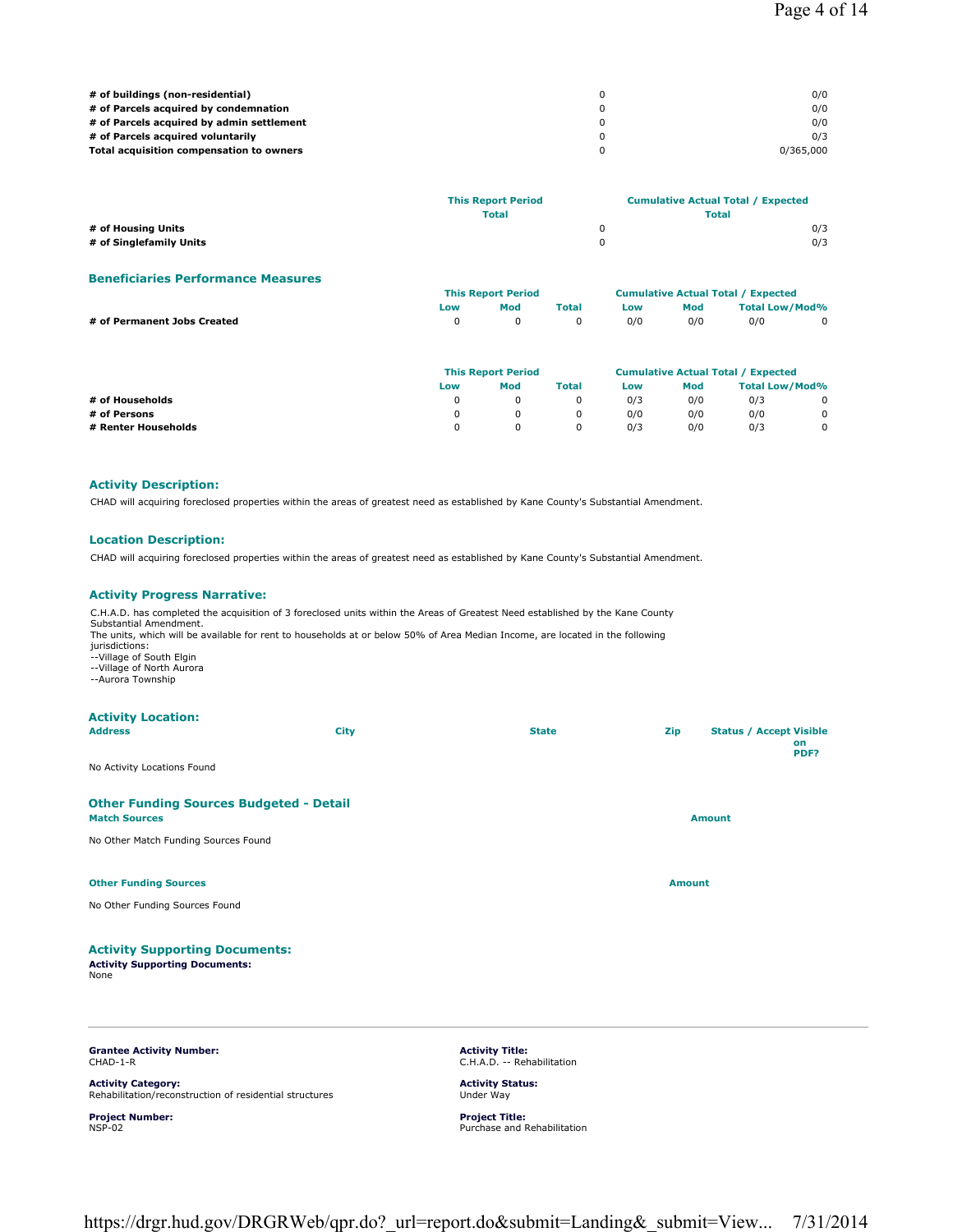#### **Projected Start Date:** 05/21/2010

**National Objective:** NSP Only - LH - 25% Set-Aside

**Responsible Organization:** Community Housing Association of DuPage

**Benefit Type:** Direct Benefit (Households) **Projected End Date:** 03/01/2013

**Completed Activity Actual End Date:**

**Overall Apr 1 thru Jun 30, 2014 To Date Total Projected Budget from All Sources:** N/A  $N/A$ **Total Budget:** \$0.00 \$264,747.00 **Total Obligated:** \$0.00 \$264,747.00 **Total Funds Drawdown**  $\approx 0.00$ Program Funds Drawdown: **\$244,504.57** and \$244,504.57 and \$2.00 \$244,504.57 and \$2.00 \$244,504.57 and \$2.00 \$2.00 Program Income Drawdown:  $$20,242.43$ **Program Income Received:**  $\approx 0.00$  \$0.00 \$0.00 \$0.00 **Total Funds Expended:**  $\text{\$264,747.00}$ Community Housing Association of DuPage  $$264,747.00$   $$264,747.00$ **Match Contributed:**  $\text{\$0.00}\tag{0.00}$ 

# **Accomplishments Performance Measures**

|                                             | <b>This Report Period</b> | <b>Cumulative Actual Total / Expected</b> |      |
|---------------------------------------------|---------------------------|-------------------------------------------|------|
|                                             | <b>Total</b>              | <b>Total</b>                              |      |
| # of Properties                             |                           | 0                                         | 3/3  |
| #Energy Star Replacement Windows            |                           | n                                         | 42/3 |
| #Additional Attic/Roof Insulation           |                           |                                           | 3/3  |
| #High efficiency heating plants             |                           |                                           | 3/3  |
| #Efficient AC added/replaced                |                           |                                           | 3/3  |
| #Replaced thermostats                       |                           |                                           | 3/3  |
| #Replaced hot water heaters                 |                           |                                           | 3/3  |
| #Light Fixtures (indoors) replaced          |                           |                                           | 17/0 |
| #Light fixtures (outdoors) replaced         |                           |                                           | 2/0  |
| #Refrigerators replaced                     |                           |                                           | 3/3  |
| #Clothes washers replaced                   |                           |                                           | 2/0  |
| #Dishwashers replaced                       |                           |                                           | 3/3  |
| #Units with solar panels                    |                           |                                           | 0/0  |
| #Low flow toilets                           |                           |                                           | 5/3  |
| #Low flow showerheads                       |                           |                                           | 4/3  |
| #Units with bus/rail access                 |                           |                                           | 2/0  |
| #Units exceeding Energy Star                |                           |                                           | 0/0  |
| #Sites re-used                              |                           |                                           | 3/3  |
| #Units deconstructed                        |                           |                                           | 0/0  |
| #Units ¿ other green                        |                           |                                           | 0/0  |
| Activity funds eligible for DREF (Ike Only) |                           |                                           | 0/0  |
| # ELI Households (0-30% AMI)                |                           | ŋ                                         | 0/0  |

|                                           | <b>This Report Period</b> |              |              |        | <b>Cumulative Actual Total / Expected</b> |                                           |
|-------------------------------------------|---------------------------|--------------|--------------|--------|-------------------------------------------|-------------------------------------------|
|                                           |                           | <b>Total</b> |              |        | <b>Total</b>                              |                                           |
| # of Housing Units                        |                           |              |              | 0      |                                           | 3/3                                       |
| # of Singlefamily Units                   |                           |              |              | 0      |                                           | 3/3                                       |
| <b>Beneficiaries Performance Measures</b> |                           |              |              |        |                                           |                                           |
|                                           | <b>This Report Period</b> |              |              |        |                                           | <b>Cumulative Actual Total / Expected</b> |
|                                           | .                         | <b>Mod</b>   | <b>Total</b> | $\sim$ | <b>Mod</b>                                | Total Low /Mod04                          |

|                     | ∟ow | moa      | Total                   | LOW | моа |     | Total Low/Mod% |
|---------------------|-----|----------|-------------------------|-----|-----|-----|----------------|
| # of Households     |     | $\Omega$ | $\overline{0}$          | 3/3 | 0/0 | 3/3 | 100            |
| # Renter Households |     | $\Omega$ | $\overline{\mathbf{0}}$ | 3/3 | 0/0 | 3/3 | 100            |

# **Cumulative Race Total**

|                                          | <b>This Report Period</b> |              |  |        |    |                         | <b>Cumulative Actual Total</b> |              |  |  |  |                                                                                                                                     |  |  |  |        |  |                         |
|------------------------------------------|---------------------------|--------------|--|--------|----|-------------------------|--------------------------------|--------------|--|--|--|-------------------------------------------------------------------------------------------------------------------------------------|--|--|--|--------|--|-------------------------|
|                                          |                           | <b>Owner</b> |  | Renter |    | <b>Total Households</b> |                                | <b>Owner</b> |  |  |  |                                                                                                                                     |  |  |  | Renter |  | <b>Total Households</b> |
| <b>Direct</b><br>Benefit<br>(Households) |                           |              |  |        |    |                         |                                |              |  |  |  | Total Hispanic/Latino Total Hispanic/Latino Total Hispanic/Latino Total Hispanic/Latino Total Hispanic/Latino Total Hispanic/Latino |  |  |  |        |  |                         |
| White                                    |                           |              |  |        |    |                         |                                |              |  |  |  |                                                                                                                                     |  |  |  |        |  |                         |
| Black/African<br>American                | ΩI                        |              |  |        | ΩI |                         |                                |              |  |  |  |                                                                                                                                     |  |  |  |        |  |                         |
| Households                               |                           |              |  |        |    |                         |                                |              |  |  |  |                                                                                                                                     |  |  |  |        |  |                         |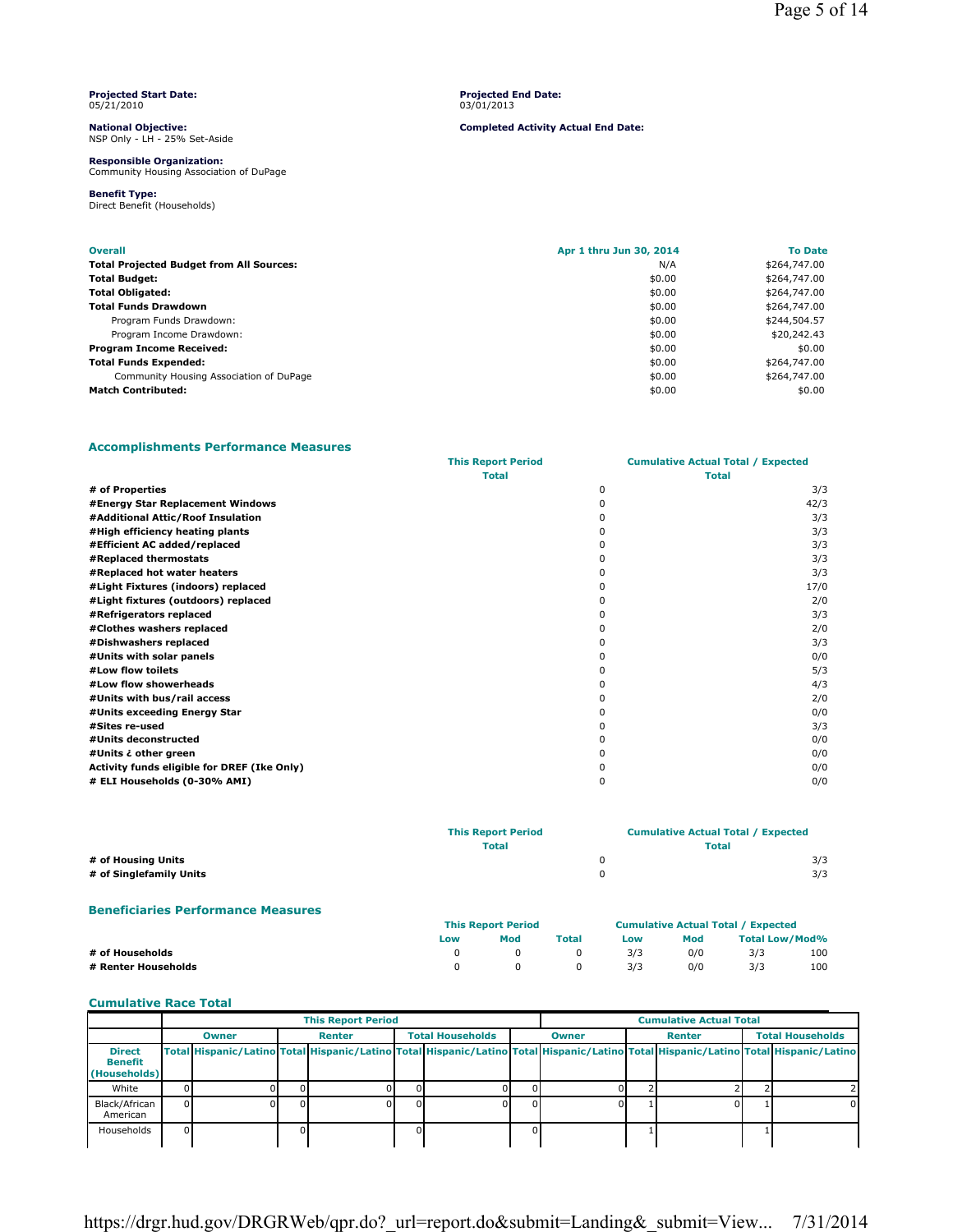### **Activity Description:**

CHAD will rehabing foreclosed properties with in the Areas of greatest need as established by Kane County's Substanial Amendment.

## **Location Description:**

CHAD will rehabing foreclosed properties with in the Areas of greatest need as established by Kane County's Substanial Amendment.

#### **Activity Progress Narrative:**

As of September 30, 2012 the status of rehabilitation for the 3 properties that C.H.A.D. will rent to households at or below 50% of Area Median Income is COMPLETE. The units are as follows::

276 Harvard Circle; South Elgin Unit was occupied by 5 person household whose household income was between 31% and 50% of Area Median Income.

399 Kendall Street; Aurora Township Unit was occupied by 5 person household whose household income was between 31% and 50% of Area Median Income.

214 West Arrowhead Street; North Aurora

Unit was occupied by 6 person household whose household income was between 31% and 50% of Area Median Income.

| <b>Activity Location:</b><br><b>Address</b>                                             | <b>City</b> | <b>State</b> | Zip           | <b>Status / Accept Visible</b><br>on<br>PDF? |  |  |
|-----------------------------------------------------------------------------------------|-------------|--------------|---------------|----------------------------------------------|--|--|
| No Activity Locations Found                                                             |             |              |               |                                              |  |  |
| <b>Other Funding Sources Budgeted - Detail</b><br><b>Match Sources</b><br><b>Amount</b> |             |              |               |                                              |  |  |
| No Other Match Funding Sources Found                                                    |             |              |               |                                              |  |  |
| <b>Other Funding Sources</b>                                                            |             |              | <b>Amount</b> |                                              |  |  |
| No Other Funding Sources Found                                                          |             |              |               |                                              |  |  |
|                                                                                         |             |              |               |                                              |  |  |

#### **Activity Supporting Documents:**

**Activity Supporting Documents:** None

#### **Grantee Activity Number:** DHA-1-A

**Activity Category:** Acquisition - general

**Project Number:** NSP-02

**Projected Start Date:** 05/10/2010

**National Objective:** NSP Only - LMMI

**Responsible Organization:** DHA Management, Inc.

**Benefit Type:** Direct Benefit (Households)

| <b>Project Title:</b>       |  |
|-----------------------------|--|
| Purchase and Rehabilitation |  |

**Activity Title:** DHA Management Inc. -- Acquisition

**Projected End Date:** 03/01/2013

**Activity Status:** Under Way

**Completed Activity Actual End Date:**

| <b>Overall</b>                                  | Apr 1 thru Jun 30, 2014 | <b>To Date</b> |
|-------------------------------------------------|-------------------------|----------------|
| <b>Total Projected Budget from All Sources:</b> | N/A                     | \$283,503.73   |
| Total Budget:                                   | \$0.00                  | \$283,503.73   |
| Total Obligated:                                | \$0.00                  | \$283,503.73   |
| Total Funds Drawdown                            | \$0.00                  | \$283,503.73   |
| Program Funds Drawdown:                         | \$0.00                  | \$283,503.73   |
| Program Income Drawdown:                        | \$0.00                  | \$0.00         |
| <b>Program Income Received:</b>                 | \$0.00                  | \$0.00         |
| <b>Total Funds Expended:</b>                    | \$0.00                  | \$283,503.73   |
| DHA Management, Inc.                            | \$0.00                  | \$283,503.73   |
| <b>Match Contributed:</b>                       | \$0.00                  | \$0.00         |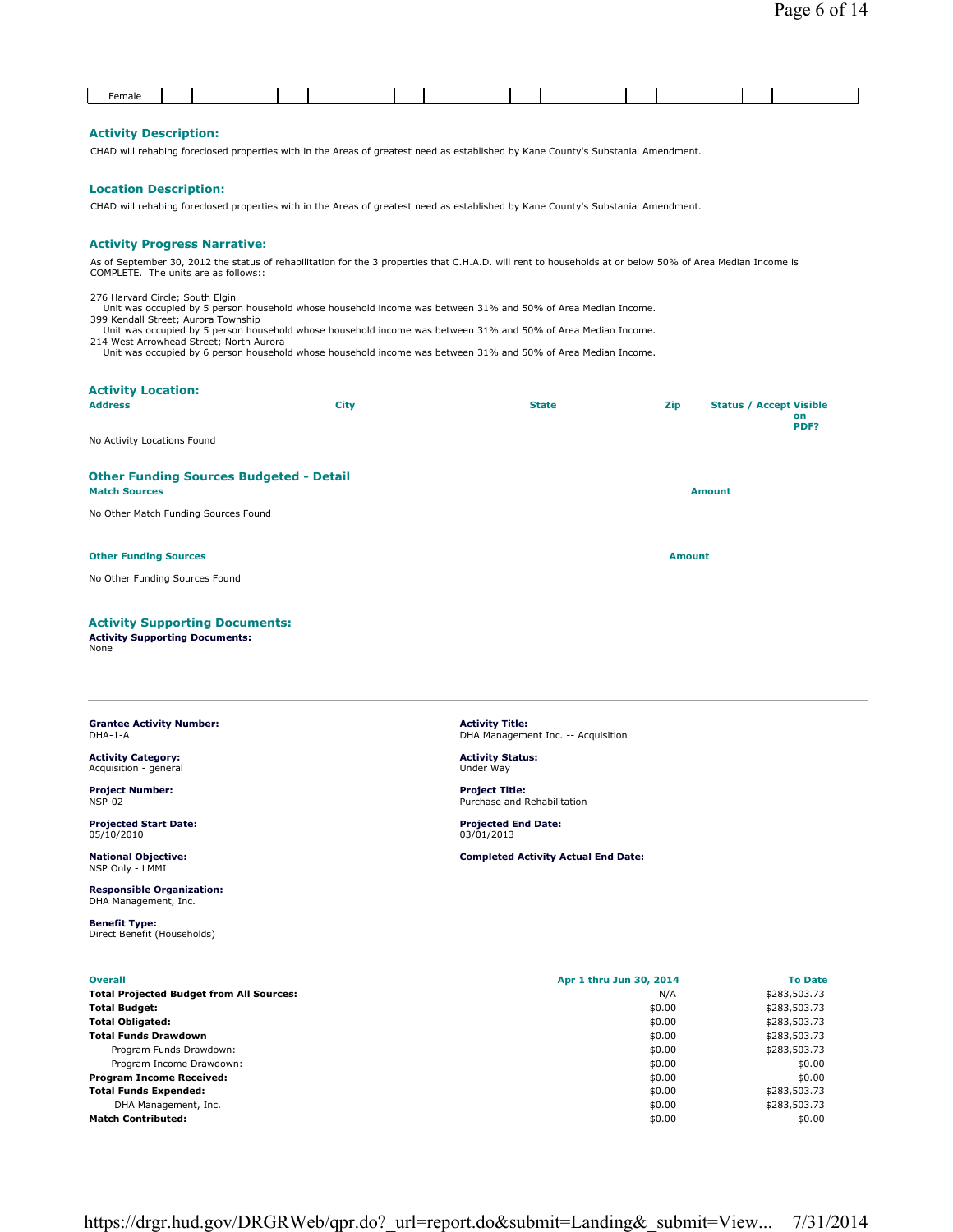### **Accomplishments Performance Measures**

|                                           | <b>This Report Period</b> |   | <b>Cumulative Actual Total / Expected</b> |
|-------------------------------------------|---------------------------|---|-------------------------------------------|
|                                           | <b>Total</b>              |   | <b>Total</b>                              |
| # of Properties                           |                           |   | 1/2                                       |
| # of buildings (non-residential)          |                           | 0 | 0/0                                       |
| # of Parcels acquired by condemnation     |                           |   | 0/0                                       |
| # of Parcels acquired by admin settlement |                           | 0 | 0/0                                       |
| # of Parcels acquired voluntarily         |                           | 0 | 1/2                                       |
| Total acquisition compensation to owners  |                           |   | 119,900/259,000                           |
|                                           |                           |   |                                           |

|                         | <b>This Report Period</b> | <b>Cumulative Actual Total / Expected</b> |  |
|-------------------------|---------------------------|-------------------------------------------|--|
|                         | <b>Total</b>              | <b>Total</b>                              |  |
| # of Housing Units      |                           | 1/2                                       |  |
| # of Singlefamily Units |                           | 1/2                                       |  |

## **Beneficiaries Performance Measures**

|                             | <b>This Report Period</b> |                |              | <b>Cumulative Actual Total / Expected</b> |     |                       |             |
|-----------------------------|---------------------------|----------------|--------------|-------------------------------------------|-----|-----------------------|-------------|
|                             | Low                       | Mod            | <b>Total</b> | Low                                       | Mod | <b>Total Low/Mod%</b> |             |
| # of Permanent Jobs Created |                           | $\overline{0}$ | $\Omega$     | 0/0                                       | 0/0 | 0/0                   | $\mathbf 0$ |

|                    | <b>This Report Period</b> |     |              | <b>Cumulative Actual Total / Expected</b> |     |                       |  |
|--------------------|---------------------------|-----|--------------|-------------------------------------------|-----|-----------------------|--|
|                    | Low                       | Mod | <b>Total</b> | Low                                       | Mod | <b>Total Low/Mod%</b> |  |
| # of Households    |                           |     |              | 0/0                                       | 0/2 | 0/2                   |  |
| # of Persons       |                           |     |              | 0/0                                       | 0/0 | 0/0                   |  |
| # Owner Households |                           |     |              | 0/0                                       | 0/2 | 0/2                   |  |

# **Activity Description:**

DHA Management Inc will acquiring foreclosed properties with in theCity of St. Charles, the Village of North Aurora and Village of South Elign which Kane County has set as priority areas for NSP funds.

### **Location Description:**

DHA Management Inc will acquiring foreclosed properties with in theCity of St. Charles, the Village of North Aurora and Village of South Elign which Kane County has set as priority areas for NSP funds.

#### **Activity Progress Narrative:**

DHA Management Inc. has completed the acquisition of 2 foreclosed units within the Areas of Greatest Need established by the Kane County Substantial Amendment.

The units, which will be available to homebuyers at or below 120% of Area Median Income, are located in the following jurisdictions:

· Village of South Elgin · City of St. Charles

| <b>Activity Location:</b><br><b>Address</b>                                            | City | <b>State</b> | Zip           | <b>Status / Accept Visible</b><br>on<br>PDF? |
|----------------------------------------------------------------------------------------|------|--------------|---------------|----------------------------------------------|
| No Activity Locations Found                                                            |      |              |               |                                              |
| <b>Other Funding Sources Budgeted - Detail</b><br><b>Match Sources</b>                 |      |              |               | <b>Amount</b>                                |
| No Other Match Funding Sources Found                                                   |      |              |               |                                              |
| <b>Other Funding Sources</b>                                                           |      |              | <b>Amount</b> |                                              |
| No Other Funding Sources Found                                                         |      |              |               |                                              |
| <b>Activity Supporting Documents:</b><br><b>Activity Supporting Documents:</b><br>None |      |              |               |                                              |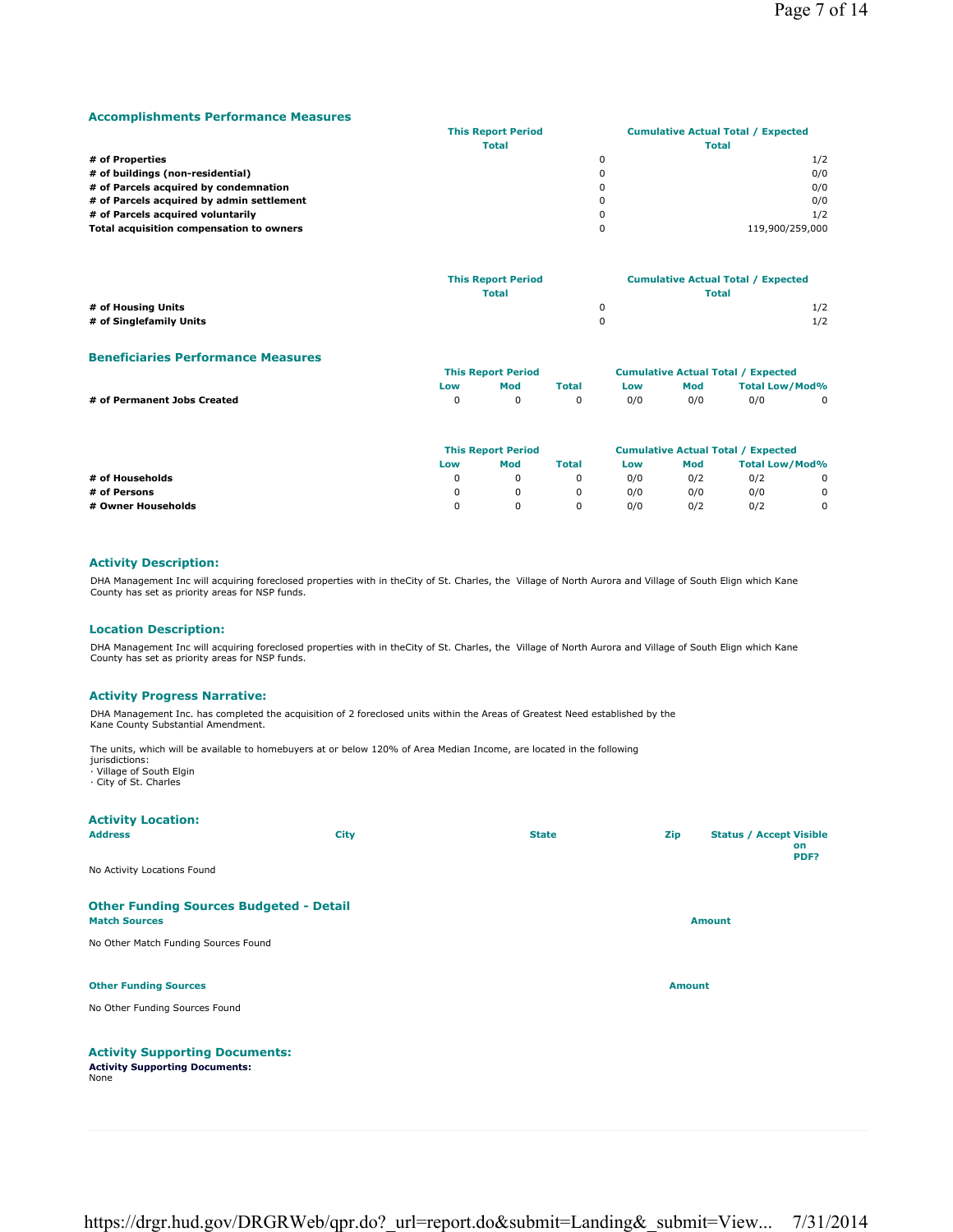|         | <b>Grantee Activity Number:</b> |
|---------|---------------------------------|
| DHA-1-R |                                 |

**Activity Category:** Rehabilitation/reconstruction of residential structures

**Project Number:** NSP-02

**Projected Start Date:** 05/10/2010

**National Objective:** NSP Only - LMMI

#### **Responsible Organization:** DHA Management, Inc.

**Benefit Type:** Direct Benefit (Households)

**Activity Title:** DHA Management Inc. -- Rehab

**Activity Status:** Under Way

**Project Title:** Purchase and Rehabilitation

**Projected End Date:** 03/01/2013

**Completed Activity Actual End Date:**

| <b>Overall</b>                                  | Apr 1 thru Jun 30, 2014 | <b>To Date</b> |
|-------------------------------------------------|-------------------------|----------------|
| <b>Total Projected Budget from All Sources:</b> | N/A                     | \$315,874.73   |
| <b>Total Budget:</b>                            | \$0.00                  | \$315,874.73   |
| <b>Total Obligated:</b>                         | \$0.00                  | \$320,000.00   |
| <b>Total Funds Drawdown</b>                     | \$0.00                  | \$315,874.73   |
| Program Funds Drawdown:                         | \$0.00                  | \$196,413.34   |
| Program Income Drawdown:                        | \$0.00                  | \$119,461.39   |
| <b>Program Income Received:</b>                 | \$0.00                  | \$337,112.79   |
| <b>Total Funds Expended:</b>                    | \$0.00                  | \$315,874.73   |
| DHA Management, Inc.                            | \$0.00                  | \$315,874.73   |
| <b>Match Contributed:</b>                       | \$0.00                  | \$0.00         |

## **Accomplishments Performance Measures**

|                                             | <b>This Report Period</b> | <b>Cumulative Actual Total / Expected</b> |              |  |
|---------------------------------------------|---------------------------|-------------------------------------------|--------------|--|
|                                             | <b>Total</b>              |                                           | <b>Total</b> |  |
| # of Properties                             |                           | 0                                         | 2/2          |  |
| #Energy Star Replacement Windows            |                           | <sup>0</sup>                              | 19/2         |  |
| #Additional Attic/Roof Insulation           |                           | <sup>0</sup>                              | 1/0          |  |
| #High efficiency heating plants             |                           |                                           | 2/2          |  |
| #Efficient AC added/replaced                |                           |                                           | 2/0          |  |
| #Replaced thermostats                       |                           |                                           | 2/0          |  |
| #Replaced hot water heaters                 |                           | <sup>0</sup>                              | 2/2          |  |
| #Light Fixtures (indoors) replaced          |                           |                                           | 69/0         |  |
| #Light fixtures (outdoors) replaced         |                           |                                           | 7/0          |  |
| #Refrigerators replaced                     |                           |                                           | 2/2          |  |
| #Clothes washers replaced                   |                           |                                           | 1/0          |  |
| #Dishwashers replaced                       |                           | n.                                        | 2/2          |  |
| #Units with solar panels                    |                           |                                           | 0/0          |  |
| #Low flow toilets                           |                           |                                           | 5/2          |  |
| #Low flow showerheads                       |                           | <sup>0</sup>                              | 4/0          |  |
| #Units with bus/rail access                 |                           |                                           | 0/0          |  |
| #Units exceeding Energy Star                |                           |                                           | 0/0          |  |
| #Sites re-used                              |                           |                                           | 2/2          |  |
| #Units deconstructed                        |                           |                                           | 0/0          |  |
| #Units ¿ other green                        |                           |                                           | 0/0          |  |
| Activity funds eligible for DREF (Ike Only) |                           | 0                                         | 0/0          |  |

|                         | <b>This Report Period</b> | <b>Cumulative Actual Total / Expected</b> |     |  |
|-------------------------|---------------------------|-------------------------------------------|-----|--|
|                         | <b>Total</b>              | <b>Total</b>                              |     |  |
| # of Housing Units      |                           |                                           | 2/2 |  |
| # of Singlefamily Units |                           |                                           | 2/2 |  |
|                         |                           |                                           |     |  |

## **Beneficiaries Performance Measures**

|                    |     | <b>This Report Period</b> |       |     | <b>Cumulative Actual Total / Expected</b> |                       |  |  |
|--------------------|-----|---------------------------|-------|-----|-------------------------------------------|-----------------------|--|--|
|                    | Low | Mod                       | Total | Low | Mod                                       | <b>Total Low/Mod%</b> |  |  |
| # of Households    |     |                           |       | 0/0 | 0/2                                       | 2/2                   |  |  |
| # Owner Households |     |                           |       | 0/0 | 0/2                                       | 2/2                   |  |  |

### **Cumulative Race Total**

|               |                                                                                                                                     | <b>This Report Period</b> |                         | <b>Cumulative Actual Total</b> |                        |  |                         |  |  |
|---------------|-------------------------------------------------------------------------------------------------------------------------------------|---------------------------|-------------------------|--------------------------------|------------------------|--|-------------------------|--|--|
|               | Owner                                                                                                                               | Renter                    | <b>Total Households</b> |                                | <b>Renter</b><br>Owner |  | <b>Total Households</b> |  |  |
| <b>Direct</b> | Total Hispanic/Latino Total Hispanic/Latino Total Hispanic/Latino Total Hispanic/Latino Total Hispanic/Latino Total Hispanic/Latino |                           |                         |                                |                        |  |                         |  |  |

https://drgr.hud.gov/DRGRWeb/qpr.do? url=report.do&submit=Landing& submit=View... 7/31/2014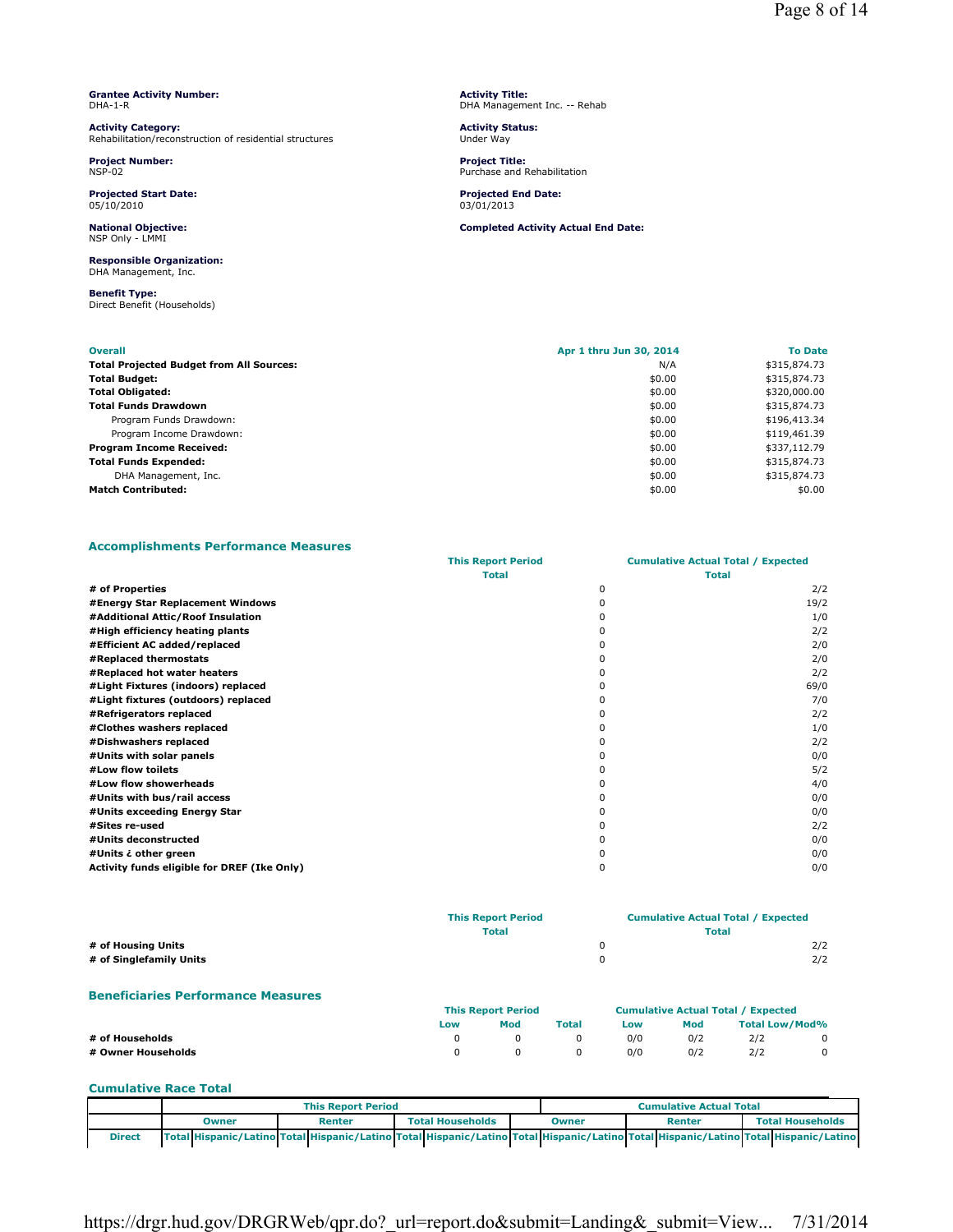| <b>Benefit</b><br>(Households) |                |    |  |   |    |  |    |  |    |
|--------------------------------|----------------|----|--|---|----|--|----|--|----|
| White                          |                | DІ |  |   | υı |  |    |  | ΩI |
| Black/African<br>American      | 0I             | ΩL |  | U | ΩL |  | ΩI |  | ΩI |
| Households<br>Female           | $\overline{0}$ |    |  |   |    |  | n. |  |    |

#### **Activity Description:**

DHA Management Inc will rehab foreclosed properties with in theCity of St. Charles, the Village of North Aurora and Village of South Elign which Kane County has set as priority areas for NSP funds.

#### **Location Description:**

DHA Management Inc will rehab foreclosed properties with in theCity of St. Charles, the Village of North Aurora and Village of South Elign which Kane County has set as priority areas for NSP funds.

#### **Activity Progress Narrative:**

As of March 31, 2012 the status of rehabilitation for the 2 properties that DHA Management Inc. will sell to households at or below 120% of Area Median Incomeis COMPLETE. The units are as follows:

256 East Plum Street; South Elgin

Unit was sold to a qualified household on July 24, 2011.

1912 Moore Avenue; St Charles Unit was sold to a qualified household on January 10, 2012.

Mercy Housing Lakefront -- Acquisition

Mercy Housing Lakefront and its partners have completed the acquisition of 8 foreclosed units within the Areas of Greatest Need established by the Kane County Substantial Amendment.

The units, which will be available to homebuyers at or below 120% of Area Median Income, are located in the following

- jurisdictions:
- --Village of South Elgin
- --Village of Carpentersville

# **Activity Location:**

| <b>Address</b>                                                         | City | <b>State</b> | Zip           | <b>Status / Accept Visible</b><br>on<br>PDF? |
|------------------------------------------------------------------------|------|--------------|---------------|----------------------------------------------|
| No Activity Locations Found                                            |      |              |               |                                              |
| <b>Other Funding Sources Budgeted - Detail</b><br><b>Match Sources</b> |      |              |               | <b>Amount</b>                                |
| No Other Match Funding Sources Found                                   |      |              |               |                                              |
| <b>Other Funding Sources</b>                                           |      |              | <b>Amount</b> |                                              |
| No Other Funding Sources Found                                         |      |              |               |                                              |
| <b>Activity Supporting Documents:</b>                                  |      |              |               |                                              |

**Activity Supporting Documents:**

None

**Grantee Activity Number:** MHL-1-A

**Activity Category:** Acquisition - general

**Project Number:** NSP-02

**Projected Start Date:** 05/28/2010

**National Objective:** NSP Only - LMMI

**Responsible Organization:** Mercy Housing LakeFront

**Benefit Type:** Direct Benefit (Households)

**Activity Title:** Mercy Housing Lakefront -- Acquisition

**Activity Status:** Under Way

**Project Title:** Purchase and Rehabilitation

**Projected End Date:** 03/01/2013

**Completed Activity Actual End Date:**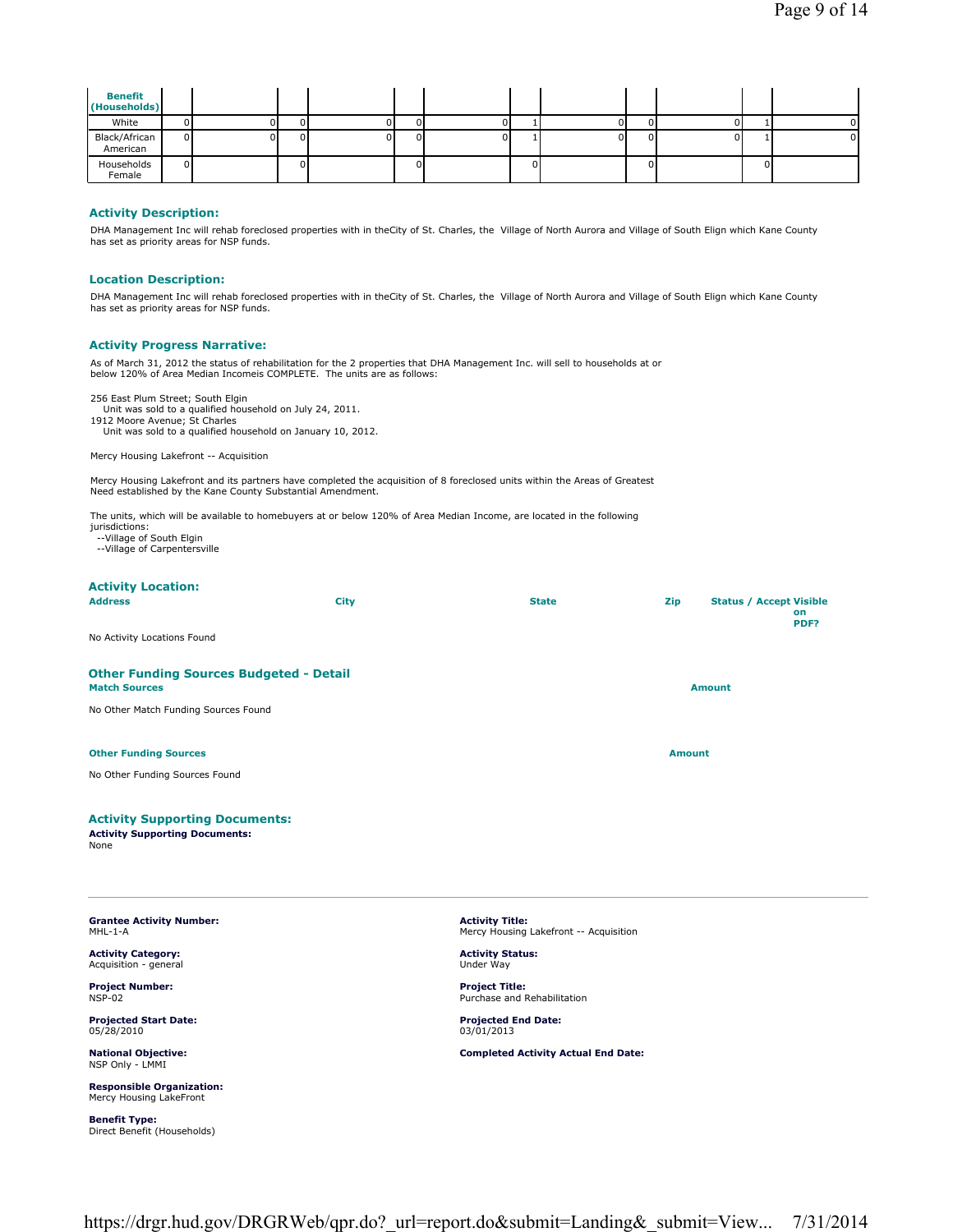| <b>Overall</b>                                  | Apr 1 thru Jun 30, 2014 | <b>To Date</b> |
|-------------------------------------------------|-------------------------|----------------|
| <b>Total Projected Budget from All Sources:</b> | N/A                     | \$574,510.54   |
| <b>Total Budget:</b>                            | \$0.00                  | \$574,510.54   |
| <b>Total Obligated:</b>                         | \$0.00                  | \$574,510.54   |
| <b>Total Funds Drawdown</b>                     | \$0.00                  | \$574,510.54   |
| Program Funds Drawdown:                         | \$0.00                  | \$574,510.54   |
| Program Income Drawdown:                        | \$0.00                  | \$0.00         |
| <b>Program Income Received:</b>                 | \$0.00                  | \$0.00         |
| <b>Total Funds Expended:</b>                    | \$0.00                  | \$574,510.54   |
| Mercy Housing LakeFront                         | \$0.00                  | \$574,510.54   |
| <b>Match Contributed:</b>                       | \$0.00                  | \$0.00         |

## **Accomplishments Performance Measures**

|                                           | <b>This Report Period</b> | <b>Cumulative Actual Total / Expected</b> |                 |  |
|-------------------------------------------|---------------------------|-------------------------------------------|-----------------|--|
|                                           | <b>Total</b>              |                                           |                 |  |
| # of Properties                           |                           | $\Omega$                                  | 2/8             |  |
| # of buildings (non-residential)          |                           | $\mathbf{0}$                              | 0/0             |  |
| # of Parcels acquired by condemnation     |                           | $\Omega$                                  | 0/0             |  |
| # of Parcels acquired by admin settlement |                           | $\Omega$                                  | 0/0             |  |
| # of Parcels acquired voluntarily         |                           | $\mathbf 0$                               | 2/8             |  |
| Total acquisition compensation to owners  |                           | 0                                         | 144,000/480,000 |  |

|                         | <b>This Report Period</b> | <b>Cumulative Actual Total / Expected</b> |     |  |
|-------------------------|---------------------------|-------------------------------------------|-----|--|
|                         | <b>Total</b>              | <b>Total</b>                              |     |  |
| # of Housing Units      |                           |                                           | 2/8 |  |
| # of Singlefamily Units |                           |                                           | 2/8 |  |

#### **Beneficiaries Performance Measures**

|                             | <b>This Report Period</b> |            |       | <b>Cumulative Actual Total / Expected</b> |     |                       |  |
|-----------------------------|---------------------------|------------|-------|-------------------------------------------|-----|-----------------------|--|
|                             | Low                       | Mod        | Total | Low                                       | Mod | <b>Total Low/Mod%</b> |  |
| # of Permanent Jobs Created |                           | $^{\circ}$ |       | 0/0                                       | 0/0 | 0/0                   |  |

|                    | <b>This Report Period</b> |     |              | <b>Cumulative Actual Total / Expected</b> |     |                       |     |
|--------------------|---------------------------|-----|--------------|-------------------------------------------|-----|-----------------------|-----|
|                    | Low                       | Mod | <b>Total</b> | Low                                       | Mod | <b>Total Low/Mod%</b> |     |
| # of Households    |                           |     |              | 0/0                                       | 1/8 | 1/8                   | 100 |
| # of Persons       |                           |     |              | 0/0                                       | 0/0 | 0/0                   | 0   |
| # Owner Households |                           |     |              | 0/0                                       | 1/8 | 1/8                   | 100 |

#### **Cumulative Race Total**

|                                                   | <b>This Report Period</b> |              |  |               |  |                         |  | <b>Cumulative Actual Total</b>                                                                                                      |  |               |                         |          |
|---------------------------------------------------|---------------------------|--------------|--|---------------|--|-------------------------|--|-------------------------------------------------------------------------------------------------------------------------------------|--|---------------|-------------------------|----------|
|                                                   |                           | <b>Owner</b> |  | <b>Renter</b> |  | <b>Total Households</b> |  | <b>Owner</b>                                                                                                                        |  | <b>Renter</b> | <b>Total Households</b> |          |
| <b>Direct</b><br>Benefit<br>(Households)          |                           |              |  |               |  |                         |  | Total Hispanic/Latino Total Hispanic/Latino Total Hispanic/Latino Total Hispanic/Latino Total Hispanic/Latino Total Hispanic/Latino |  |               |                         |          |
| American<br>Indian/Alaskan<br>Native and<br>White |                           |              |  |               |  |                         |  |                                                                                                                                     |  |               |                         | $\Omega$ |
| Households<br>Female                              |                           |              |  |               |  |                         |  |                                                                                                                                     |  |               |                         |          |

# **Activity Description:**

Mercy Housing Lakefront will be acquiring foreclosed properties with in the City of St. Charles, the Village of North Aurora, the Village of Carpentersville, and<br>Village of South Elign which Kane County has set as priority

#### **Location Description:**

Mercy Housing Lakefront will be acquiring foreclosed properties with in the City of St. Charles, the Village of North Aurora, the Village of Carpentersville, and<br>Village of South Elign which Kane County has set as priority

#### **Activity Progress Narrative:**

As of June 30, 2013 the rehabilitation of the 8 properties that Mercy Housing Lakefront will sell to households at or below 120% of Area Median Income is COMPLETE. The units are as follows:

477 West Spring Street; South Elgin Unit was sold to a qualified household on 12/23/2011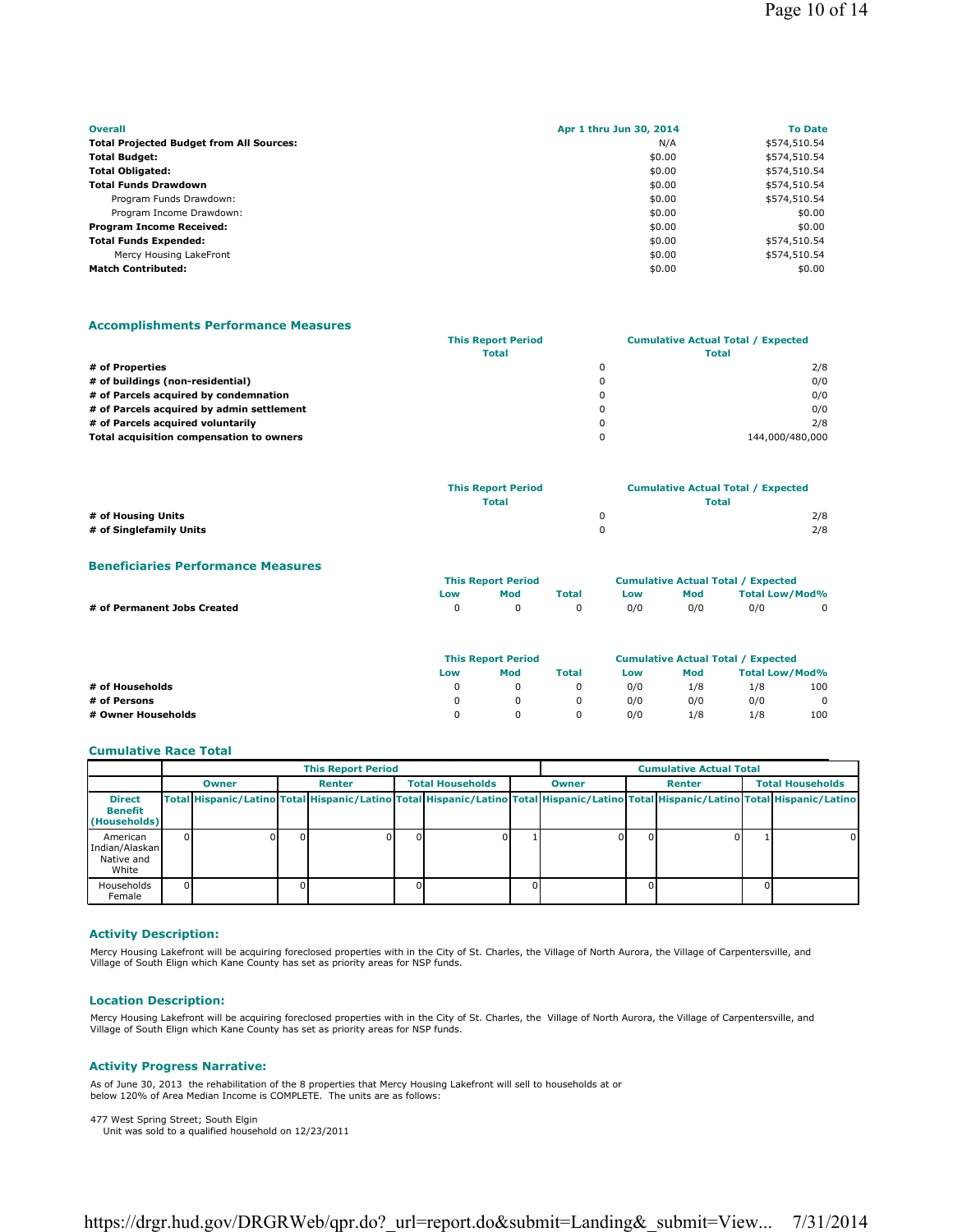## 50 Ash Street; Carpentersville

- Unit was sold to a qualified household on 05/30/2013. 980 Berkley Street; Carpentersville
- Unit was sold to a qualified household on 08/03/2012. 3 Evergreen Lane ; Carpentersville
- Unit was sold to a qualified household on 01/17/2013.
- 1524 Plymouth Circle; Carpentersville Unit was sold to a qualified household on 06/06/2011 107 Madera Circle; Carpentersville
- 
- Unit was sold to a qualified household on 08/12/2012. 107 Del Rio Road; Carpentersville Unit was sold to a qualified household on 11/30/2012.
- 1934 Cherokee Road; Carpentersville Unit was sold to a qualified household on 11/17/2011

## **Activity Location:**

| <b>Address</b>                                                         | <b>City</b> | <b>State</b> | Zip           | <b>Status / Accept Visible</b><br>on<br>PDF? |
|------------------------------------------------------------------------|-------------|--------------|---------------|----------------------------------------------|
| No Activity Locations Found                                            |             |              |               |                                              |
| <b>Other Funding Sources Budgeted - Detail</b><br><b>Match Sources</b> |             |              |               | <b>Amount</b>                                |
| No Other Match Funding Sources Found                                   |             |              |               |                                              |
| <b>Other Funding Sources</b>                                           |             |              | <b>Amount</b> |                                              |
| No Other Funding Sources Found                                         |             |              |               |                                              |
| <b>Activity Supporting Documents:</b>                                  |             |              |               |                                              |

#### **Grantee Activity Number:**  $MHI -1 - R$

**Activity Supporting Documents:**

**Activity Category:** Rehabilitation/reconstruction of residential structures

**Project Number:** NSP-02

None

**Projected Start Date:** 05/28/2010

**National Objective:** NSP Only - LMMI

**Responsible Organization:** Mercy Housing LakeFront

**Benefit Type:** Direct Benefit (Households)

#### **Activity Title:** Mercy Housing Lakefront -- Rehab

**Activity Status:** Under Way

**Project Title:** Purchase and Rehabilitation

**Projected End Date:** 03/01/2013

**Completed Activity Actual End Date:**

| <b>Overall</b>                                  | Apr 1 thru Jun 30, 2014 | <b>To Date</b> |
|-------------------------------------------------|-------------------------|----------------|
| <b>Total Projected Budget from All Sources:</b> | N/A                     | \$902,744.93   |
| <b>Total Budget:</b>                            | \$0.00                  | \$902,744.93   |
| <b>Total Obligated:</b>                         | \$0.00                  | \$905,000.00   |
| <b>Total Funds Drawdown</b>                     | \$0.00                  | \$902,744.93   |
| Program Funds Drawdown:                         | \$0.00                  | \$591,897.32   |
| Program Income Drawdown:                        | \$0.00                  | \$310,847.61   |
| <b>Program Income Received:</b>                 | \$0.00                  | \$846,021.08   |
| <b>Total Funds Expended:</b>                    | $($ \$815.09)           | \$902,744.93   |
| Mercy Housing LakeFront                         | (\$815.09)              | \$902,744.93   |
| <b>Match Contributed:</b>                       | \$0.00                  | \$0.00         |

#### **Accomplishments Performance Measures This Report Period Cumulative Actual Total / Expected Total Total # of Properties** 0 8/8 **#Energy Star Replacement Windows** 0 45/0 **#Additional Attic/Roof Insulation** 0 8/0

https://drgr.hud.gov/DRGRWeb/qpr.do?\_url=report.do&submit=Landing&\_submit=View... 7/31/2014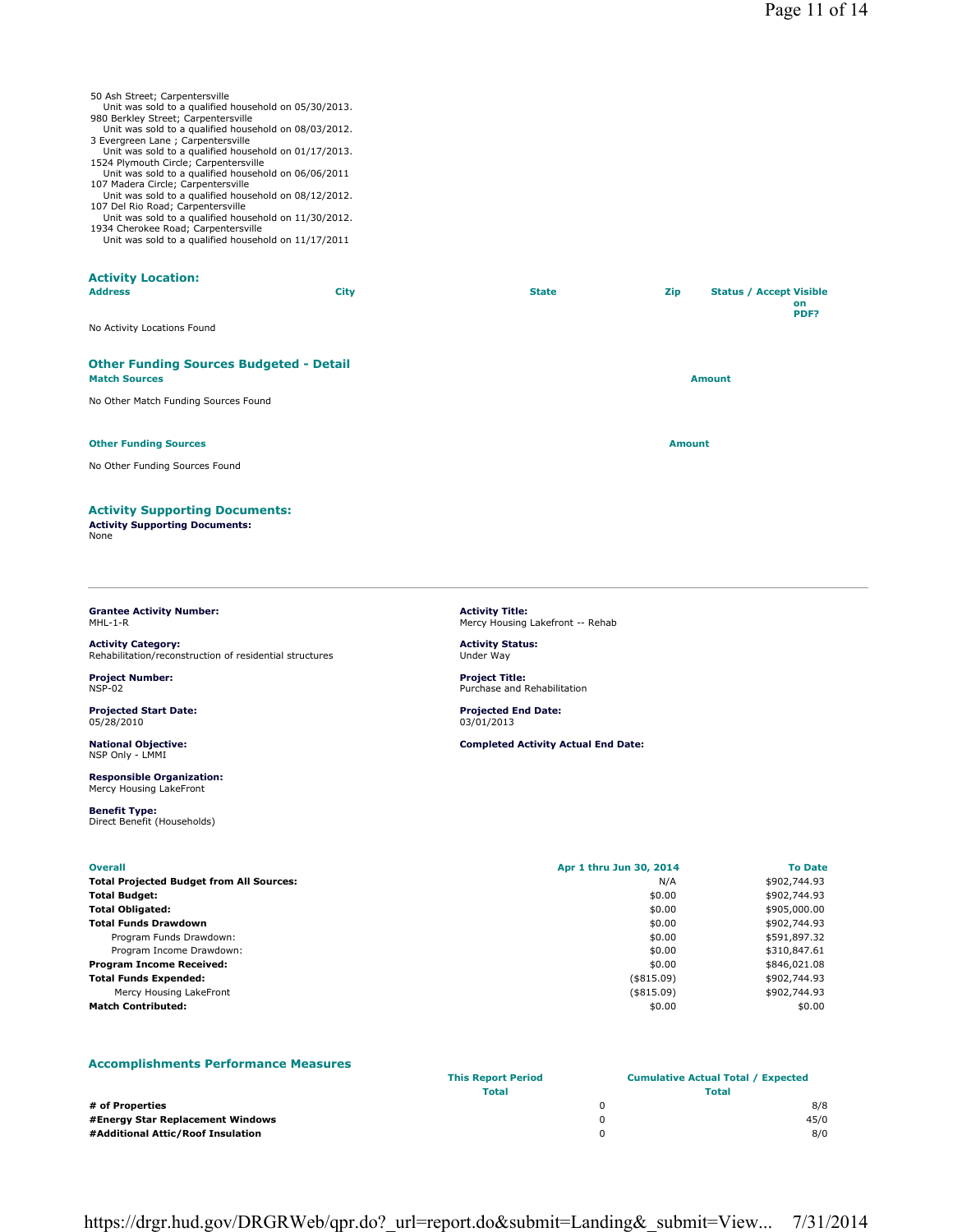| #High efficiency heating plants             | 8/8  |
|---------------------------------------------|------|
| #Efficient AC added/replaced                | 8/0  |
| #Replaced thermostats                       | 8/0  |
| #Replaced hot water heaters                 | 8/8  |
| #Light Fixtures (indoors) replaced          | 42/0 |
| #Light fixtures (outdoors) replaced         | 22/0 |
| #Refrigerators replaced                     | 9/8  |
| #Clothes washers replaced                   | 8/0  |
| #Dishwashers replaced                       | 9/8  |
| #Units with solar panels                    | 0/0  |
| #Low flow toilets                           | 11/0 |
| #Low flow showerheads                       | 9/0  |
| #Units with bus/rail access                 | 0/0  |
| #Units exceeding Energy Star                | 0/0  |
| #Sites re-used                              | 8/8  |
| #Units deconstructed                        | 0/0  |
| #Units ¿ other green                        | 0/0  |
| Activity funds eligible for DREF (Ike Only) | 0/0  |
|                                             |      |

|                                               | <b>This Report Period</b><br><b>Total</b> | <b>Cumulative Actual Total / Expected</b><br><b>Total</b> |            |
|-----------------------------------------------|-------------------------------------------|-----------------------------------------------------------|------------|
| # of Housing Units<br># of Singlefamily Units |                                           |                                                           | 8/8<br>8/8 |
|                                               |                                           |                                                           |            |

# **Beneficiaries Performance Measures**

|                    | <b>This Report Period</b> |     |       | <b>Cumulative Actual Total / Expected</b> |     |                |      |
|--------------------|---------------------------|-----|-------|-------------------------------------------|-----|----------------|------|
|                    | Low                       | Mod | Total | Low                                       | Mod | Total Low/Mod% |      |
| # of Households    |                           |     |       | 2/0                                       | 3/8 | 8/8            | 62.5 |
| # Owner Households |                           |     |       | 2/0                                       | 3/8 | 8/8            | 62.5 |

### **Cumulative Race Total**

|                                                   |              | <b>This Report Period</b> |  | <b>Cumulative Actual Total</b> |  |              |               |  |  |                                                                                                                                     |
|---------------------------------------------------|--------------|---------------------------|--|--------------------------------|--|--------------|---------------|--|--|-------------------------------------------------------------------------------------------------------------------------------------|
|                                                   | <b>Owner</b> | <b>Renter</b>             |  | <b>Total Households</b>        |  | <b>Owner</b> | <b>Renter</b> |  |  | <b>Total Households</b>                                                                                                             |
| <b>Direct</b><br>Benefit<br>(Households)          |              |                           |  |                                |  |              |               |  |  | Total Hispanic/Latino Total Hispanic/Latino Total Hispanic/Latino Total Hispanic/Latino Total Hispanic/Latino Total Hispanic/Latino |
| White                                             |              |                           |  |                                |  |              |               |  |  |                                                                                                                                     |
| American<br>Indian/Alaskan<br>Native and<br>White |              |                           |  |                                |  |              |               |  |  | ΩI                                                                                                                                  |
| Households<br>Female                              |              |                           |  |                                |  |              |               |  |  |                                                                                                                                     |

#### **Activity Description:**

Mercy Housing Lakefront will be rehabing foreclosed properties with in the City of St. Charles, the Village of North Aurora, the Village of Carpentersville, and Village of South Elign which Kane County has set as priority areas for NSP funds.

### **Location Description:**

Mercy Housing Lakefront will be rehabing foreclosed properties with in the City of St. Charles, the Village of North Aurora, the Village of Carpentersville, and Village of South Elign which Kane County has set as priority areas for NSP funds.

#### **Activity Progress Narrative:**

As of June 30, 2013 the rehabilitation of the 8 properties that Mercy Housing Lakefront will sell to households at or below 120% of Area Median Income is COMPLETE. The units are as follows:

- 477 West Spring Street; South Elgin
- Unit was sold to a qualified household on 12/23/2011 50 Ash Street; Carpentersville
- Unit was sold to a qualified household on 05/30/2013.
- 980 Berkley Street; Carpentersville Unit was sold to a qualified household on 08/03/2012.
- 
- 3 Evergreen Lane ; Carpentersville Unit was sold to a qualified household on 01/17/2013.
- 1524 Plymouth Circle; Carpentersville Unit was sold to a qualified household on 06/06/2011 107 Madera Circle; Carpentersville
- Unit was sold to a qualified household on 08/12/2012.
- 107 Del Rio Road; Carpentersville Unit was sold to a qualified household on 11/30/2012. 1934 Cherokee Road; Carpentersville

Unit was sold to a qualified household on 11/17/2011

#### **Activity Location:**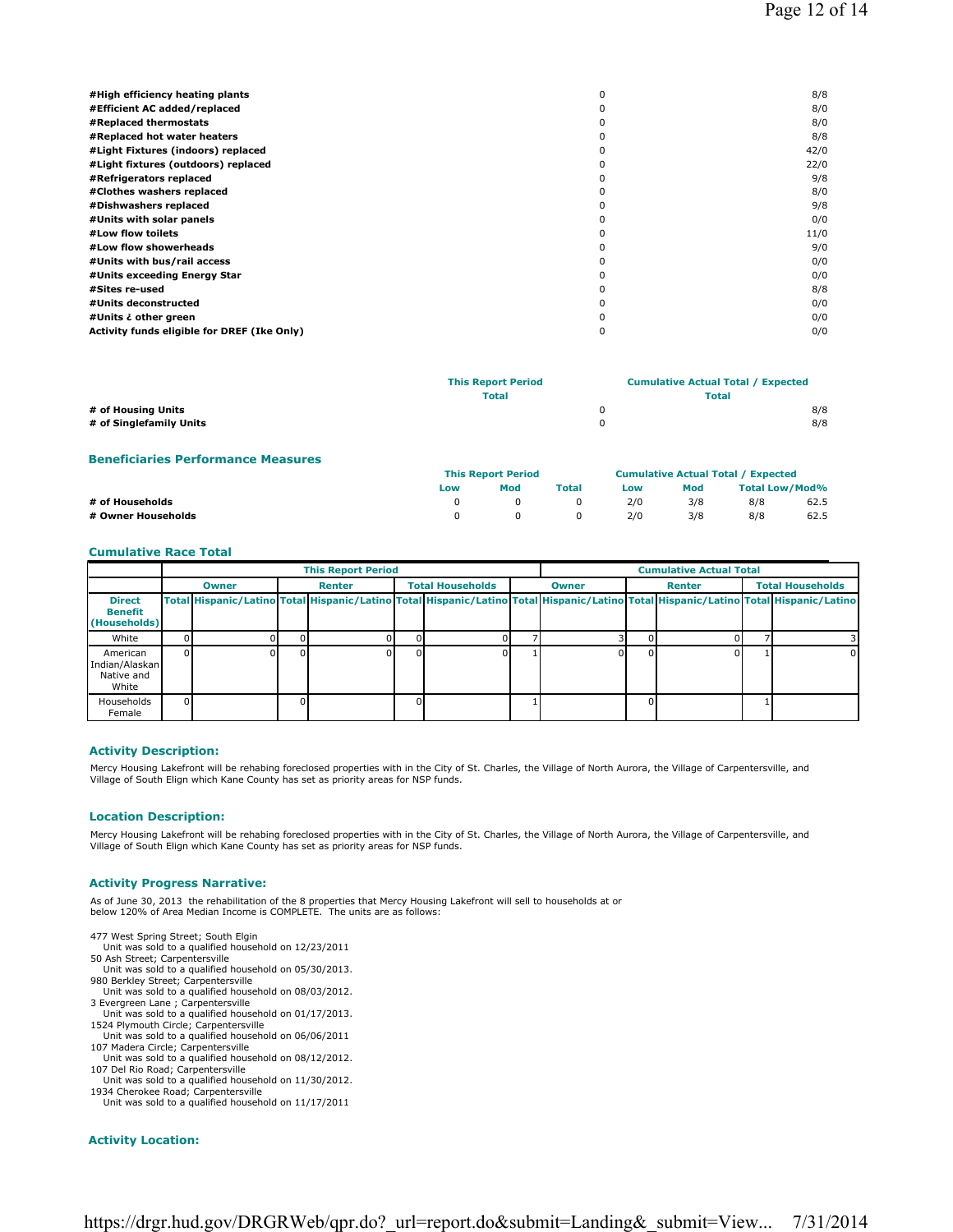| <b>Address</b>                                                                         | <b>City</b> | <b>State</b> | Zip           | <b>Status / Accept Visible</b> | on<br>PDF? |
|----------------------------------------------------------------------------------------|-------------|--------------|---------------|--------------------------------|------------|
| No Activity Locations Found                                                            |             |              |               |                                |            |
| <b>Other Funding Sources Budgeted - Detail</b><br><b>Match Sources</b>                 |             |              |               | <b>Amount</b>                  |            |
| No Other Match Funding Sources Found                                                   |             |              |               |                                |            |
| <b>Other Funding Sources</b>                                                           |             |              | <b>Amount</b> |                                |            |
| No Other Funding Sources Found                                                         |             |              |               |                                |            |
| <b>Activity Supporting Documents:</b><br><b>Activity Supporting Documents:</b><br>None |             |              |               |                                |            |

**Activity Title:** County Administration **Activity Status:** Under Way **Project Title:** Administration **Projected End Date:** 03/31/2013

**Completed Activity Actual End Date:**

**Project # / Project Title**: NSP-06 / Administration

**Grantee Activity Number:** Administration

**Activity Category:** Administration

**Project Number:** NSP-06

**Projected Start Date:** 03/31/2009

**National Objective:** N/A

**Responsible Organization:** Kane County

**Benefit Type:** N/A

| <b>Overall</b>                                  | Apr 1 thru Jun 30, 2014 | <b>To Date</b> |
|-------------------------------------------------|-------------------------|----------------|
| <b>Total Projected Budget from All Sources:</b> | N/A                     | \$375,950.00   |
| <b>Total Budget:</b>                            | \$0.00                  | \$375,950.00   |
| <b>Total Obligated:</b>                         | \$0.00                  | \$270,733.39   |
| <b>Total Funds Drawdown</b>                     | \$0.00                  | \$260,707.36   |
| Program Funds Drawdown:                         | \$0.00                  | \$129,900.00   |
| Program Income Drawdown:                        | \$0.00                  | \$130,807.36   |
| <b>Program Income Received:</b>                 | \$0.00                  | \$0.00         |
| <b>Total Funds Expended:</b>                    | \$0.00                  | \$260,707.36   |
| Kane County                                     | \$0.00                  | \$260,707.36   |
| <b>Match Contributed:</b>                       | \$0.00                  | \$0.00         |
|                                                 |                         |                |

# **Activity Description:**

Provide funds to cover expenses associated with administration of the NSP along with pre-award administrative costs from October 2008.

## **Location Description:**

County-wide

#### **Activity Progress Narrative:**

Administration of NSP funded activities continues. Focus has shifted from identification and acquisition of foreclosed properties to rehabilitation activities and identification of eligible homeowners.

| <b>Activity Location:</b> |      |              |                                |
|---------------------------|------|--------------|--------------------------------|
| <b>Address</b>            | City | <b>State</b> | <b>Status / Accept Visible</b> |